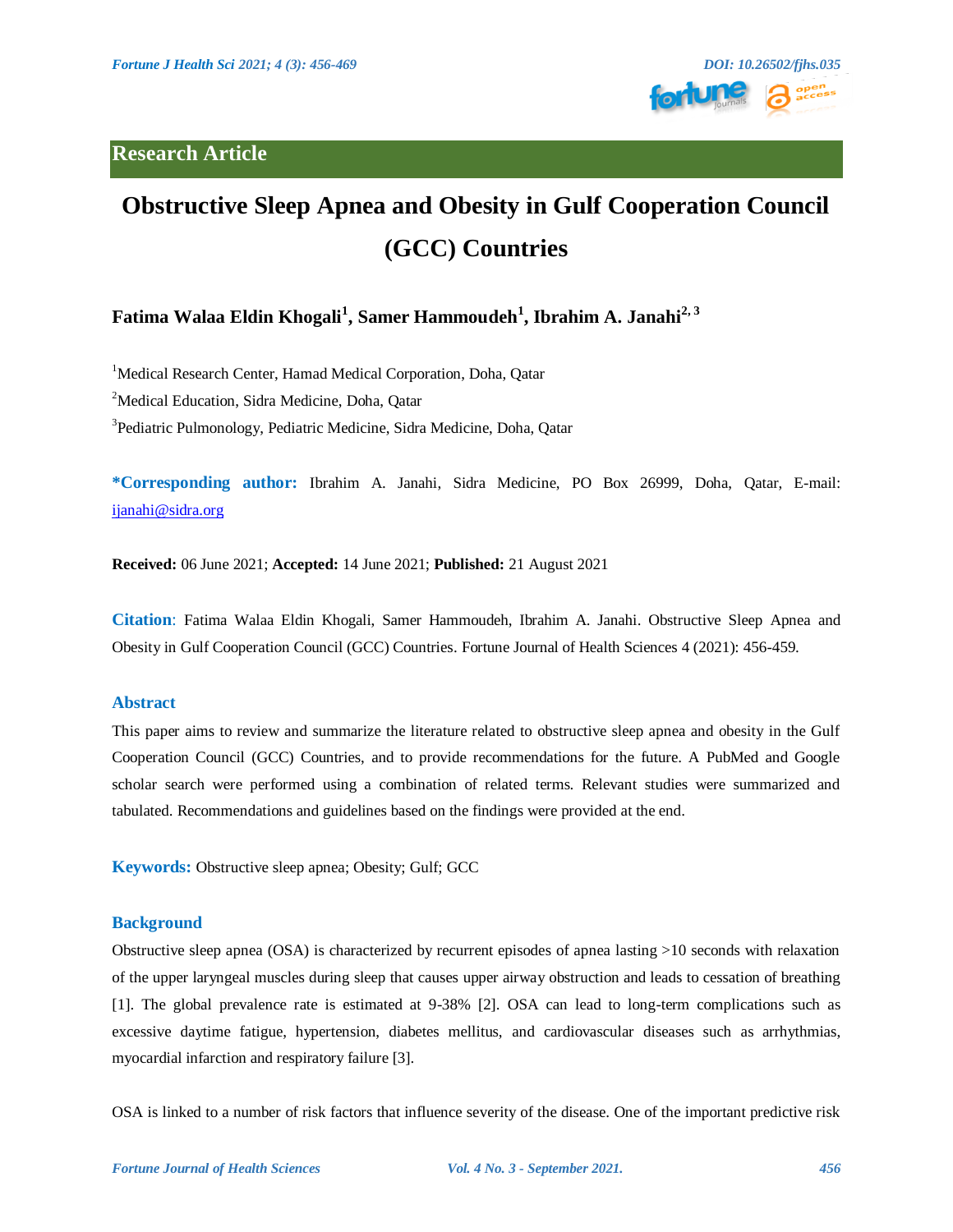factors of OSA severity is obesity and the level of obesity [4]. In the pediatric population, the severity of OSA increases with obesity and morbid obesity, with a OSA prevalence rate ranging from 46-60%. Among adults, the prevalence of OSA is twice higher when comparing obese vs. normal adults [2].

The causal relationship between obesity and OSA has not been extensively studied. Studies have reported obesity as an independent risk factor for the development of OSA, and the greater the level of obesity, the more progressive OSA and its complications become [5]. OSA affects 25% of the adult population, and 70% of patients diagnosed with OSA have obesity. Those who are obese without OSA diagnosis are also at an increased risk of developing the disease. The association between OSA and obesity can be further supported by anatomic and physiologic changes that occur during apneic episodes. Some of these changes include disruption of the pharyngeal airway due to fat deposition in the upper airway, increase in appetite hormones regulated during sleep metabolism, glucose intolerance and insulin resistance, lower levels of HDL (high-density lipoprotein) and higher levels of LDL (lowdensity lipoprotein) cholesterol and overall sleep deprivation [5-7]. OSA is diagnosed by polysomnography and it is treated with combination therapies. The cornerstone of treatment in OSA is a combination of lifestyle therapy (weight loss) and positive pressure airway to prevent upper airway collapse. Weight loss can be achieved via diet and exercise or surgically in cases of complicated obesity by bariatric surgery [6].

In the Middle East region, a literature review reported a high prevalence of obesity, with the highest rates coming from the Gulf area. In order of countries with the highest prevalence of obesity by population is Kuwait at >50% of the population being clinically overweight and at least 10% of the population being morbidly obese, followed by Qatar, Saudi Arabia, and UAE (United Arab Emirates). More than 35% of the population of Saudi Arabia is considered clinically overweight with the rates being higher in males than females and observed in middle aged adult age group. In contrast, the United Arab Emirates, Qatar, and Kuwait had higher rates of obesity amongst females than males with 39.9% of females for UAE, 45% of females for Qatar and 48% of Kuwaiti females were found to be obese. Like Saudi Arabia, obesity had been observed in middle aged adults (30-60 years of age) [8]. Therefore, the aim of this paper was to review and summarize the literature related to obstructive sleep apnea and obesity in the Gulf Cooperation Council (GCC) Countries, and to provide recommendations for the future.

#### **2. Methodology**

A PubMed search was conducted on Dec 6, 2020. A combination of the following search terms were used: Obstructive sleep apnea, Obesity, Qatar, Kuwait, Oman, Bahrain, Saudi Arabia, United Arab Emirates.Articles discussing OSA and obesity in any of the Gulf Cooperation Council countries were included. While literature reviews and case reports were excluded.

#### **3. Results**

The PubMed search returned 54 articles. Of which, only 3 articles were applicable. In addition, Google scholar was also searched, where 5 additional articles were identified. The retrieved studies presented research conducted in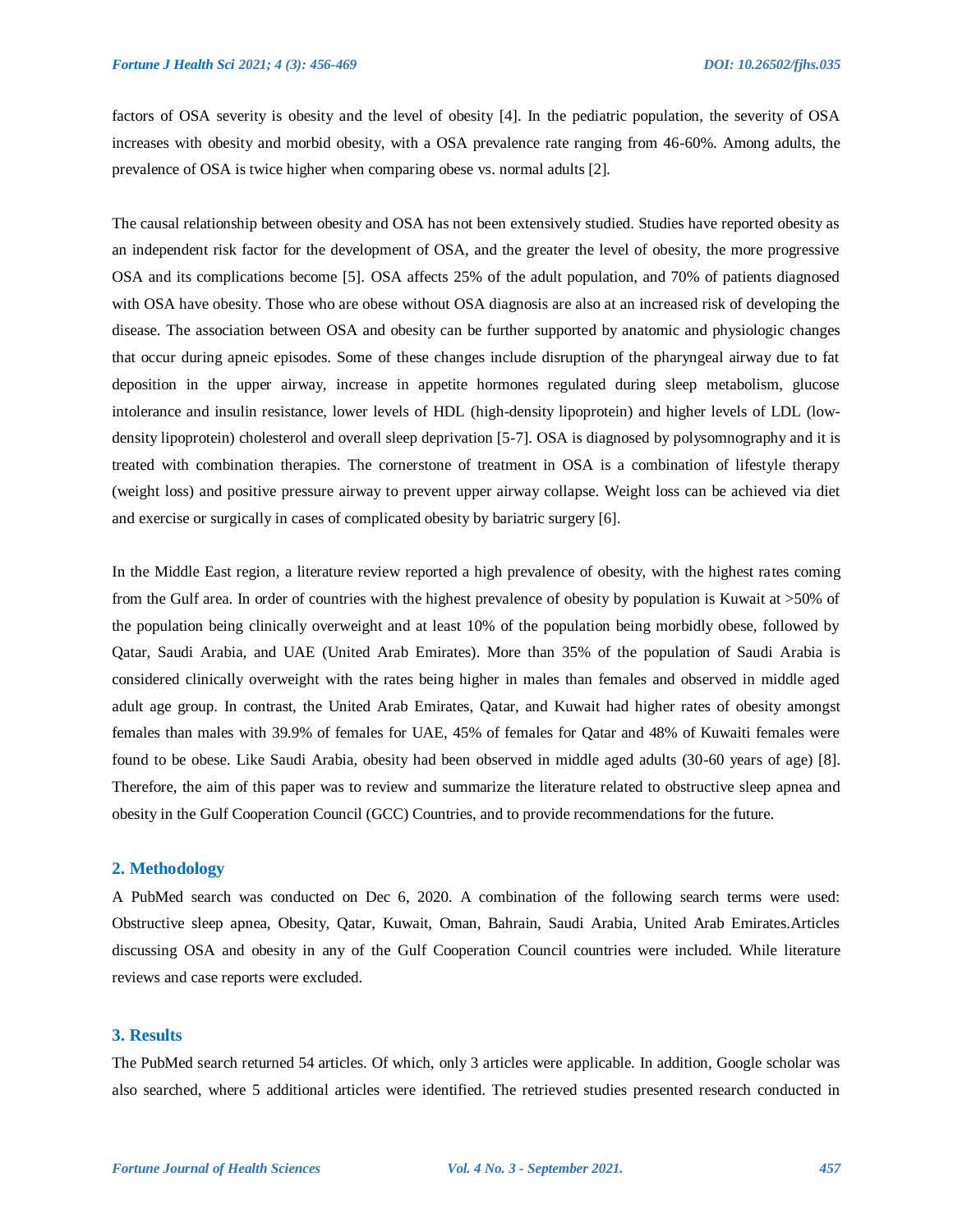Oman, Qatar, Saudi Arabia, and UAE. The type of studies were retrospective data review, descriptive, cross sectional, and cohort. A summary of each of the studies is listed in (Table 1).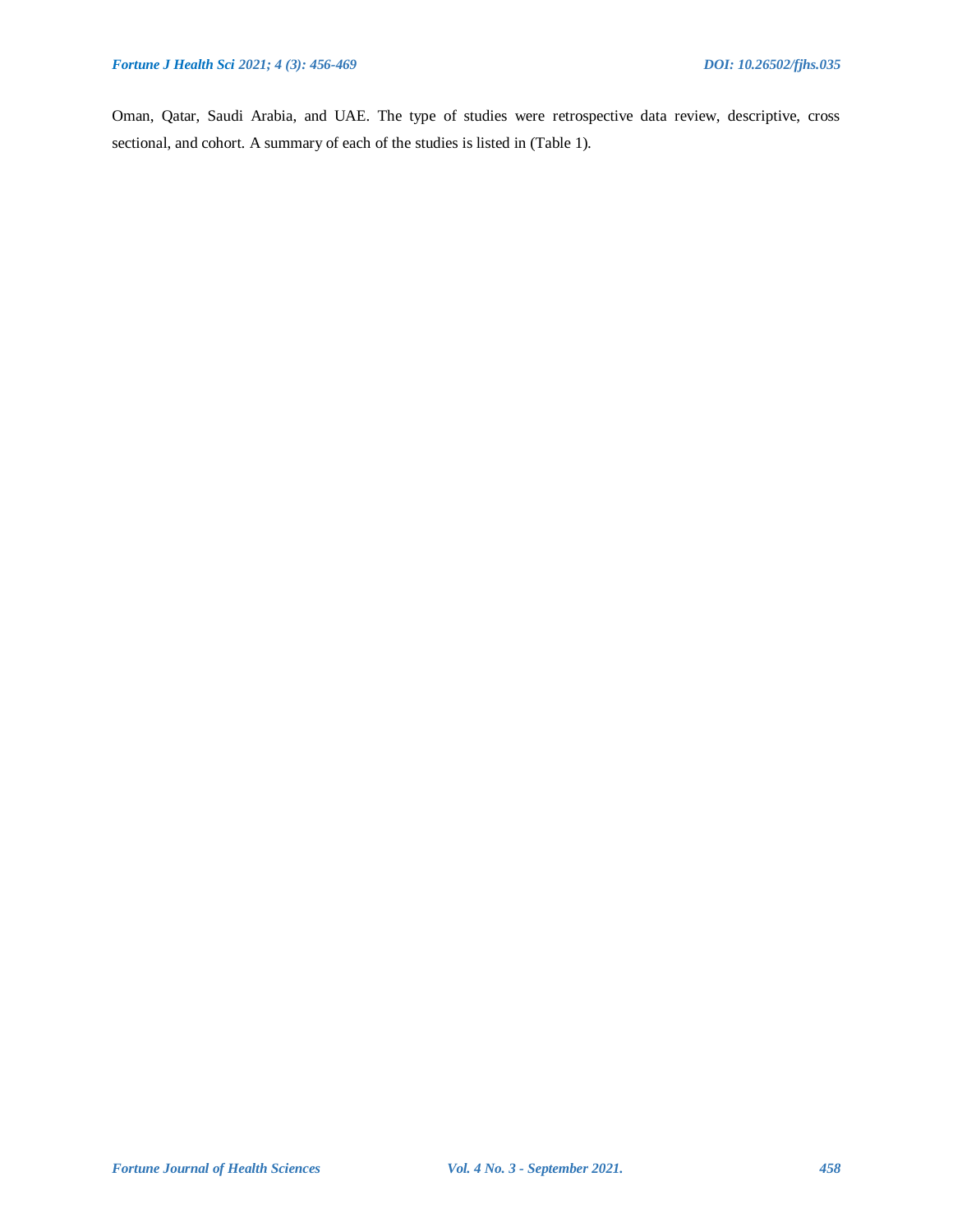|                | Authors,     | Country | <b>Design</b>    | <b>Sample</b>         | Gender | Age         | <b>Objectives</b>                | <b>Obesity</b>   | <b>OSA</b> related | <b>Main findings</b>                         | <b>Limitations</b>              | <b>Concluding remarks</b> |
|----------------|--------------|---------|------------------|-----------------------|--------|-------------|----------------------------------|------------------|--------------------|----------------------------------------------|---------------------------------|---------------------------|
|                | year         |         |                  | size                  |        |             |                                  | related          | measurements       |                                              |                                 |                           |
|                |              |         |                  |                       |        |             |                                  | measurements     |                    |                                              |                                 |                           |
|                | Al-Abri et   | Oman    | Descriptive      | 1,042<br>listed in    | F & M  | Adult       | To assess the<br>effects of BMI, | <b>BMI</b> (body | PSG, AHI           | 1) The prevalence of AHI                     | 1) 374 reports                  | 1) Obesity a risk factor  |
|                | al, 2011     |         | study,           |                       |        | patients    |                                  | mass index)      | (apnea-            | $>15$ among men                              | excluded due to                 | for OSA among men         |
|                | (Al-Abri et  |         | retrospectiv     | the                   |        | $>18$ years | age, gender, and                 |                  | hypopnea           | significantly higher than                    | missing data or                 | 2) Age a risk factor for  |
|                | al., 2011)   |         | e data<br>review | registry,<br>only 608 |        |             | prevalence of<br>OSA in Oman     |                  | index)             | women                                        | not meeting<br>inclusion        | OSA among women           |
|                |              |         |                  |                       |        |             | over an 11-year                  |                  |                    | 2) In men with $AHI > 15$ ,<br>hypertension, | criteria                        |                           |
|                |              |         |                  | meeting<br>inclusion  |        |             | period (Jan 1995 -               |                  |                    | hypothyroidism and IDH                       | 2) Bias in study                |                           |
|                |              |         |                  | criteria              |        |             | December 2006)                   |                  |                    | was prevalent and in                         | due to the                      |                           |
|                |              |         |                  | and                   |        |             |                                  |                  |                    | women with $AHI > 15$ ,                      | number of male                  |                           |
|                |              |         |                  | evaluate              |        |             |                                  |                  |                    | IDH, hypertension,                           | records to                      |                           |
|                |              |         |                  | d for                 |        |             |                                  |                  |                    | hypothyroidism, chronic                      | female records                  |                           |
|                |              |         |                  | PSG                   |        |             |                                  |                  |                    | obstructive pulmonary                        | were 3:1 (can                   |                           |
|                |              |         |                  | (Polyso               |        |             |                                  |                  |                    | disease (COPD)/asthma                        | overestimate                    |                           |
|                |              |         |                  | mnograp               |        |             |                                  |                  |                    | was prevalent                                | results)                        |                           |
|                |              |         |                  | hy)                   |        |             |                                  |                  |                    |                                              | 3) Hospital-                    |                           |
|                |              |         |                  |                       |        |             |                                  |                  |                    |                                              | based study, so                 |                           |
|                |              |         |                  |                       |        |             |                                  |                  |                    |                                              | more likely to                  |                           |
|                |              |         |                  |                       |        |             |                                  |                  |                    |                                              | have selection                  |                           |
|                |              |         |                  |                       |        |             |                                  |                  |                    |                                              | bias                            |                           |
|                |              |         |                  |                       |        |             |                                  |                  |                    |                                              | 4) Sleepiness                   |                           |
|                |              |         |                  |                       |        |             |                                  |                  |                    |                                              | symptoms                        |                           |
|                |              |         |                  |                       |        |             |                                  |                  |                    |                                              | (excessive                      |                           |
|                |              |         |                  |                       |        |             |                                  |                  |                    |                                              | somnolence,                     |                           |
|                |              |         |                  |                       |        |             |                                  |                  |                    |                                              | daytime                         |                           |
|                |              |         |                  |                       |        |             |                                  |                  |                    |                                              | sleepiness) was                 |                           |
|                |              |         |                  |                       |        |             |                                  |                  |                    |                                              | not assessed by                 |                           |
|                |              |         |                  |                       |        |             |                                  |                  |                    |                                              | a validated                     |                           |
|                |              |         |                  |                       |        |             |                                  |                  |                    |                                              | sleep screening                 |                           |
|                |              |         |                  |                       |        |             |                                  |                  |                    |                                              | tool (BQ)                       |                           |
|                |              |         |                  |                       |        |             |                                  |                  |                    |                                              | (Berlin                         |                           |
|                |              |         |                  |                       |        |             |                                  |                  |                    |                                              | questionnaire),<br>ESS (Epworth |                           |
|                |              |         |                  |                       |        |             |                                  |                  |                    |                                              | Sleepiness                      |                           |
|                |              |         |                  |                       |        |             |                                  |                  |                    |                                              | Scale))                         |                           |
| $\overline{2}$ | Ibrahim et   | Qatar   | Cross            | 227                   | F & M  | Adult       | To assess OSA                    | BMI, neck        | PSG, ESS           | 1) $72.7\%$ of males and                     | 1) Patients were                | 1) Being male, ESS,       |
|                | al, 2007     |         | sectional        | (191)                 |        | patients    | frequency and risk               | circumference    |                    | 39% of females had OSA                       | referred to PSG                 | history of apnea          |
|                | (Ibrahim et  |         |                  | included              |        | $>18$ years | factors among                    | (NC)             |                    | 2) OSA associated with                       | based on                        | are predictors of OSA     |
|                | al., 2007)   |         |                  |                       |        |             | snorers                          |                  |                    | ESS, being male, and                         | clinical                        | 2) BMI is a predictor in  |
|                |              |         |                  |                       |        |             |                                  |                  |                    | history of apnea                             | judgment                        | morbidly obese females    |
|                |              |         |                  |                       |        |             |                                  |                  |                    |                                              |                                 |                           |
|                |              |         |                  |                       |        |             |                                  |                  |                    |                                              |                                 |                           |
|                |              |         |                  |                       |        |             |                                  |                  |                    |                                              | 2) PSG                          |                           |
|                |              |         |                  |                       |        |             |                                  |                  |                    |                                              | diagnosis of                    |                           |
|                |              |         |                  |                       |        |             |                                  |                  |                    |                                              | OSA may not                     |                           |
|                |              |         |                  |                       |        |             |                                  |                  |                    |                                              | reflect                         |                           |
|                |              |         |                  |                       |        |             |                                  |                  |                    |                                              | magnitude of<br><b>OSAS</b>     |                           |
|                | 3 Al Langawi | Qatar   | Retrospecti      | 286                   | F & M  | Adult       | To explore the risk              | BMI              | PSG, AHI           | 1) OSA in males>                             | Differences in                  | OSA in Oatar and UK       |
|                |              |         |                  |                       |        |             |                                  |                  |                    |                                              |                                 |                           |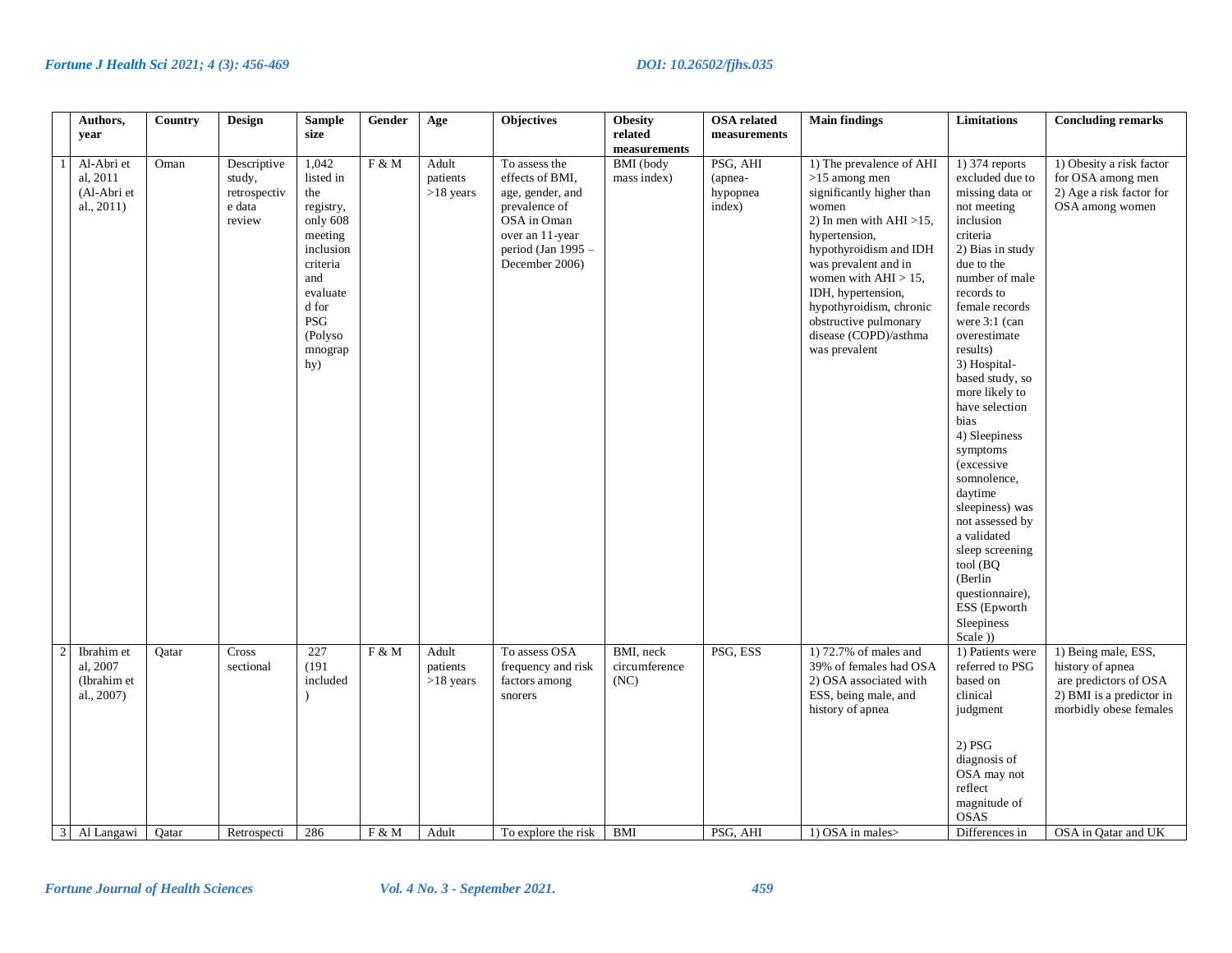|                | et al, 2011,<br>(A <sup>1</sup> )<br>Langawi et<br>al., 2011)       |                 | ve data<br>review            | subjects<br>(88 from<br>UK and<br>198 from<br>Qatar) |       | patients                                                                 | factors and<br>characteristics of<br><b>OSA</b>                                          |            |          | females<br>2) OSA in UK (83%)><br>Qatar $(55%)$<br>3) BMI higher in Qatar<br>$>$ UK<br>4) Alcohol and smoking<br>consumption more in UK<br>$>$ Oatar                                                                                                                            | PSG equipment<br>such as the<br>portable PSG<br>may have<br>overestimated<br>OSA cases by<br>diagnosing<br>more cases                                                                                                                                                  | have similar risk factors<br>and associations                                                                                                                                                  |
|----------------|---------------------------------------------------------------------|-----------------|------------------------------|------------------------------------------------------|-------|--------------------------------------------------------------------------|------------------------------------------------------------------------------------------|------------|----------|---------------------------------------------------------------------------------------------------------------------------------------------------------------------------------------------------------------------------------------------------------------------------------|------------------------------------------------------------------------------------------------------------------------------------------------------------------------------------------------------------------------------------------------------------------------|------------------------------------------------------------------------------------------------------------------------------------------------------------------------------------------------|
| $\overline{4}$ | Al Ansari,<br>2007<br>(Al Ansari<br>et al., 2007)                   | Qatar           | Descriptive<br>study         | 187<br>Subjects                                      | F & M | Adult<br>patients                                                        | To assess the<br>predictive value of<br>NC vs BMI in<br>evaluating OSA                   | BMI, NC    | PSG      | 1) 43% of subjects had<br><b>OSA</b><br>2) OSA group were male<br>predominant and older in<br>age<br>3) OSA more common in<br>non-Qatari > Qatari<br>group<br>4) BMI has no predictive<br>value in assessing<br>increased risk of OSA,<br>NC proved to be a better<br>predictor | $\overline{a}$                                                                                                                                                                                                                                                         | NC is a better predictor<br>than BMI for<br>assessment of risk<br>diagnosis of OSA and<br>can reduce number of<br>patients referred to do<br>PSG if used as a<br>predictive screening<br>tool. |
| $\overline{5}$ | Alshehri et<br>$\overline{al}$ , 2019<br>(Alshehri et<br>al., 2019) | Saudi<br>Arabia | Cross-<br>sectional<br>study | 878<br>(803)<br>included<br>only)                    | F & M | Adult<br>patients,<br>males:<br>44.9±15.9<br>females:<br>$47.2 \pm 15.6$ | To determine the<br>relationship<br>between obesity<br>and the severity of<br><b>OSA</b> | <b>BMI</b> | PSG, AHI | 1) 75% of the sample had<br><b>OSA</b><br>2) Higher prevalence<br>rates were observed<br>among obese patients<br>(77%)<br>3) Severity of OSA was<br>higher among obese<br>patients (85%)                                                                                        | 1) 75 patients<br>were excluded<br>due to<br>incomplete or<br>missing data<br>and loss to<br>follow-up<br>2) Missing<br>and/or<br>inaccurate data<br>from records                                                                                                      | 1) Obesity a<br>considerable risk factor<br>for the development of<br>OSA and may increase<br>the severity<br>2) Future research<br>should focus on the<br>impact of unhealthy<br>lifestyle    |
| $\sqrt{6}$     | Ahmad et<br>al, 2019<br>(Ahmad et<br>al., 2019)                     | Saudi<br>Arabia | Cross-<br>sectional<br>study | 319<br>patients                                      | F & M | $18 - 80$<br>years                                                       | To screen patients<br>for sleep apnea,<br>and identify any<br>associated<br>conditions   | BMI        | BQ, ESS  | 1) BO showed a<br>prevalence of high risk of<br>sleep apnea of 29.8%<br>based on BQ, and 32.0%<br>based on ESS<br>2) Obesity and<br>hypertension associated<br>with high risk of sleep<br>apnea                                                                                 | 1) BQ and ESS<br>are used as<br>screening tools<br>for sleep apnea<br>risk. The gold<br>standard for<br>diagnosis PSG<br>2) Sample size<br>represented<br>only patients at<br>one medical<br>clinic<br>3) Study design<br>does not allow<br>assessment of<br>causality | Physicians must<br>recognize sleep apnea in<br>their patients in order to<br>provide proper care                                                                                               |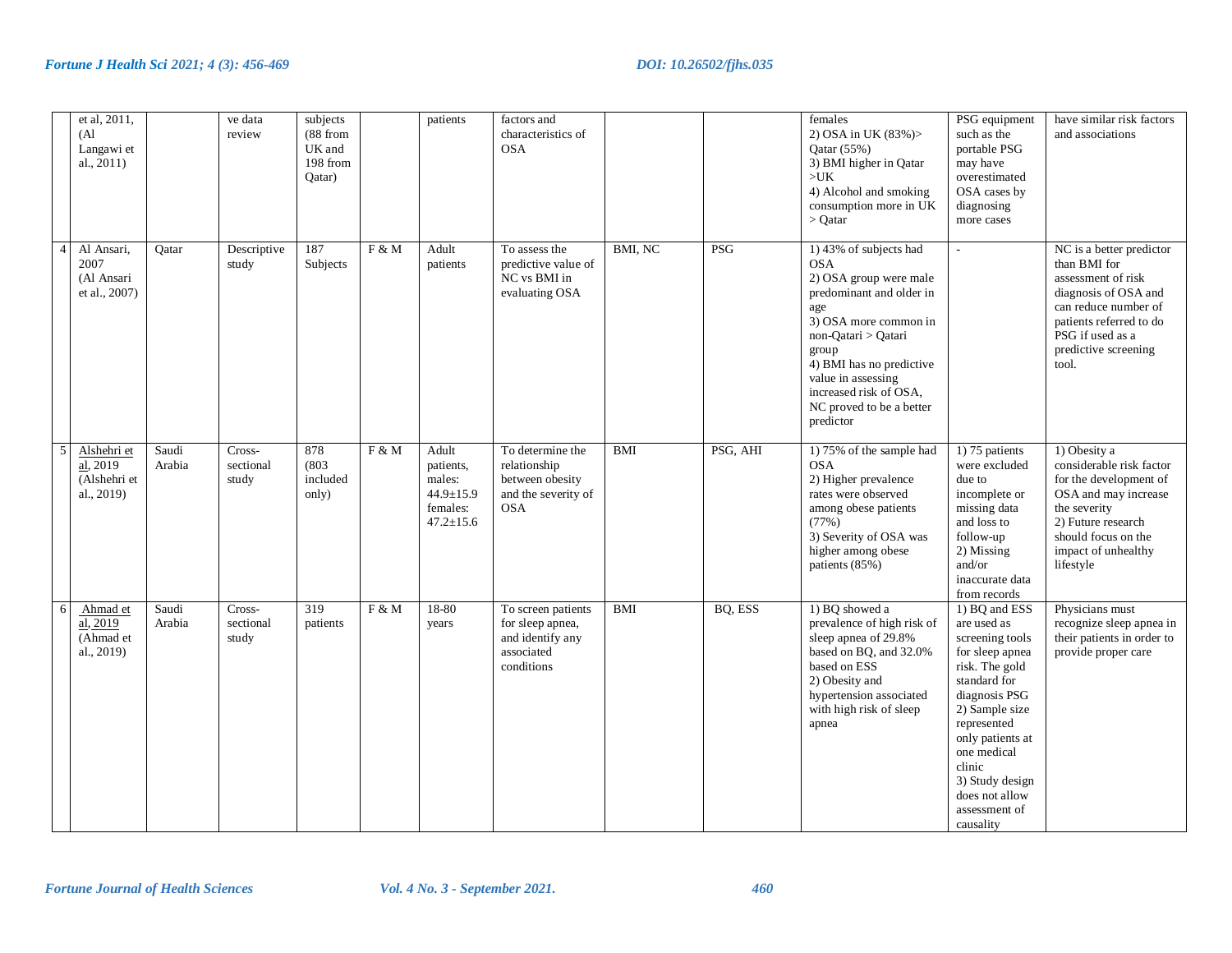| Alotair &<br>BaHamma<br>m, 2008<br>(Alotair $&$<br>BaHamma<br>m, 2008) | Saudi<br>Arabia            | Descriptive,<br>cohort<br>study | 384<br>patients  | F & M | Adult<br>patients  | To examine<br>gender differences<br>among Saudi OSA<br>patients                                                                                                                               | <b>BMI</b> | PSG, ESS, AHI | 1) Women were older<br>than men at the time of<br>diagnosis of OSA (55)<br>years vs 65 years of age)<br>2) BMI of women $>$ BMI<br>of men diagnosed with<br><b>OSA</b><br>3) Women tended to have<br>higher rates of co-morbid<br>conditions than men such<br>as asthma,<br>hypothyroidism,<br>hypertension, and<br>diabetes<br>4) Men had higher AHI<br>episodes than women and<br>higher desaturation index,<br>but women had lower<br>sleep efficiency | 1) Interviewer<br>was not<br>blinded.<br>2) Responses<br>can be biased<br>based on the<br>educational<br>level of patient<br>3) Presence of<br>spouse or<br>family member<br>can present bias<br>to responses<br>during the<br>interview<br>4) The PSG<br>performed was<br>a split-night<br>study and not<br>equivalent to a<br>full-night PSG<br>study | Physicians should be<br>aware of gender<br>differences between<br>men and women<br>diagnosed with OSA as<br>there may be genetic<br>and important<br>pathophysiologic<br>changes which could<br>impact their treatment |
|------------------------------------------------------------------------|----------------------------|---------------------------------|------------------|-------|--------------------|-----------------------------------------------------------------------------------------------------------------------------------------------------------------------------------------------|------------|---------------|-----------------------------------------------------------------------------------------------------------------------------------------------------------------------------------------------------------------------------------------------------------------------------------------------------------------------------------------------------------------------------------------------------------------------------------------------------------|---------------------------------------------------------------------------------------------------------------------------------------------------------------------------------------------------------------------------------------------------------------------------------------------------------------------------------------------------------|------------------------------------------------------------------------------------------------------------------------------------------------------------------------------------------------------------------------|
| Mahboub e<br>t al, 2013<br>(Mahboub<br>et al., 2013)                   | United<br>Arab<br>Emirates | Cross-<br>sectional<br>study    | 1214<br>patients | F & M | $14 - 81$<br>years | 1) To estimate the<br>prevalence of<br>symptoms and risk<br>of OSAS in the<br>primary health<br>care setting in<br>Dubai<br>2) To determine<br>the relationship<br>between obesity<br>and OSA | <b>BMI</b> | BQ            | 1) Prevalence of high risk<br>of sleep apnea of 20.9%<br>2) Highest prevalence<br>observed between age 51<br>to 60 in both genders<br>3) 70% of high-risk group<br>had BMI $\geq$ 30 kg/m <sup>2</sup>                                                                                                                                                                                                                                                    | 1) Study did not<br>include<br>information on<br>BQ and patient<br>outcome<br>2) Self-report of<br>symptoms                                                                                                                                                                                                                                             | 1) High prevalence of<br>OSAS symptoms<br>2) Screening,<br>evaluation, and<br>counseling can be<br>beneficial                                                                                                          |

**Table 1.** A summary of studies investigating OSA and obesity in the Gulf region

\*ESS: Epworth sleepiness scale, OSA: obstructive sleep apnea, BMI: Body mass index, PSG: polysomnography, BQ: Berlin Questionnaire, NC: Neck circumference, AHI: apnea-hypoapnea index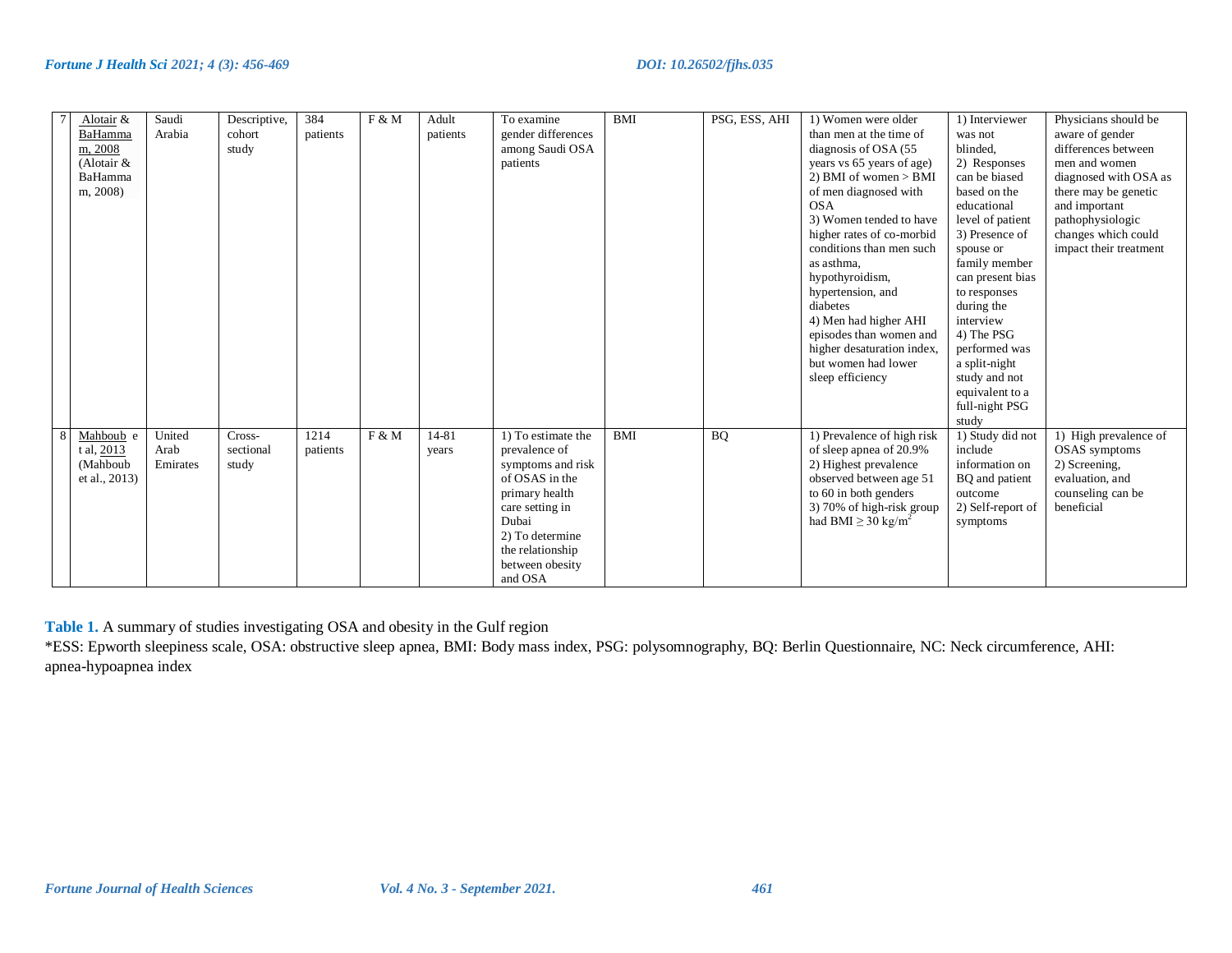#### **3.1 Oman**

A retrospective study conducted at the Sleep Laboratory of the Clinical Physiology Department of Sultan Qaboos University Hospital, Oman between January 1995 and December 2006 aimed to look at the prevalence, age, sex, and risk factors predisposing patients to OSA in the Omani population. PSG reports including the subjects' demographic data such as age, sex, BMI, and other clinical data like the apnea-hypoapnea index and co-morbid conditions were evaluated and compared for statistical significance and correlation to OSA. Of a sample of 1,042, 608 of these sleep studies met the inclusion criteria for analysis. 47.9% of those diagnosed with OSA (apnea-hypoapnea index (AHI) >15) were men as compared to 33.5% in women. Women were older and had higher BMI as compared to men. Comorbidities such as hypertension, ischemic heart disease and hypothyroidism was higher in men with AHI>15 than those with AHI<15 while women had higher prevalence of COPD (Chronic obstructive sleep apnea), asthma, diabetes, and hypothyroidism at AHI > 15 [9].

Additionally, men had an overall more significant prevalence of OSA based on AHI at any given level of BMI, while women were more likely to be diagnosed with OSA at a higher AHI if they were of advanced age, irrespective of BMI level. The significance of these findings means that age plays more of a role in the prediction of OSA progression in Omani women, while BMI predicts OSA progression and disease in Omani men. This may be attributed to hormonal differences in progesterone and estradiol affecting AHI in perimenopausal vs postmenopausal women as the risk of OSA increases with age [9].

#### **3.2 Qatar**

The first study from Qatar is a quantitative questionnaire utilizing the Epworth Sleepiness Scale (ESS) was conducted amongst men and women referred for PSG. This study aimed to identify the predictive risk factors influencing the development of OSA based on the presence or absence of snoring as their primary complaint. Of the 227 patients referred for PSG, 36 were excluded and 191 were included in the analysis. The following significant findings were reported based on PSG parameters. Men made up the majority of the snorer patients at 84% as compared to women at 21.5%. OSA was diagnosed based on disrupted respiratory breathing with a respiratory disturbance index (RDI  $\geq$ 5) and arousal index. 66% of the 191 were found to be positive for RDI  $\geq$ 5 with a higher arousal index than those not diagnosed with OSA. Furthermore, the majority of these apneic episodes occurred more frequently in men than women and OSA was more prevalent in non-Qatari individuals at 72.4% vs 52% in Qatari individuals [10].

There were 4 distinct groups divided based on the RDI: normal, mild, moderate, and severe OSA. OSA group had higher apnea-hypoapnea index and had higher neck circumference (NC) than the normal group. Males had higher NC > females in the OSA groups, and the group with severe OSA (RDI >30) had the most statistically significance NC difference as compared to the mild and moderate OSA groups (RDIs <15 and 15-29.9 respectively). Furthermore, the OSA group had higher mean age, more apneic episodes, and higher scoring on ESS than the OSA negative group.

In conclusion, the most significant independent predictors of OSA were male gender, increased age, high neck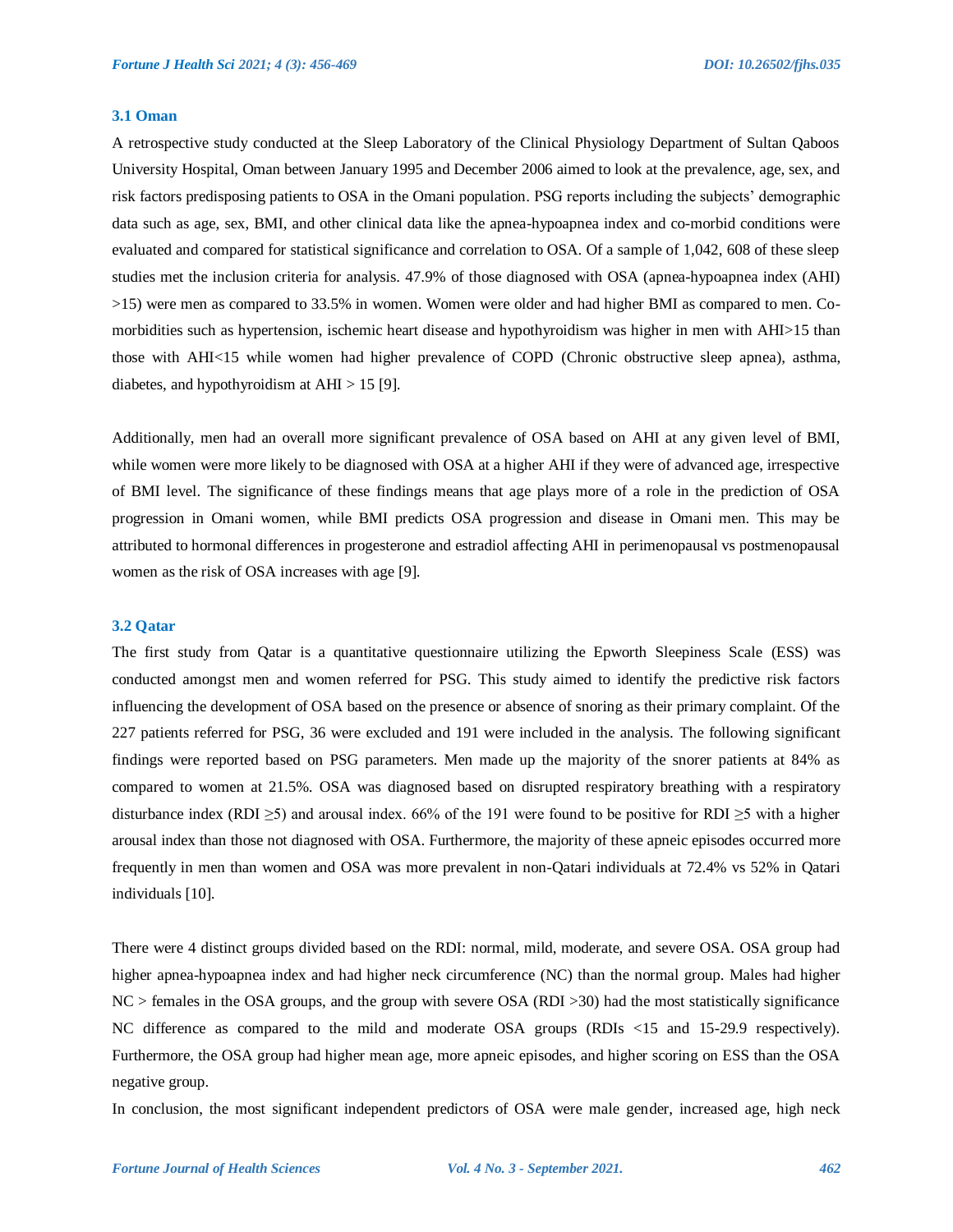circumference, high score on ESS, and presence of apneic episodes. Obesity was not found to be a statistically significant risk factor for OSA as much as neck circumference, especially in the male population. Conversely, BMI predicted severity of OSA and progression of disease in the female population in Qatar [10].

The second study from Qatar is a retrospective study aimed to look at the characteristics and risk factors of patients diagnosed with OSA. The data from 286 records were reviewed: 198 subjects data representing the Middle East population (Qatar) and 88 subjects data representing the Western (UK) population. Patients were referred for sleep studies and underwent a full-overnight PSG in Qatar, while in the UK patients were screened for sleep studies at home using calibrated PSG machines while an attending physician recorded the findings. Clinical, demographic and risk factors were reviewed and these included age, BMI, sex, smoking, alcohol intake and sleep symptoms such as snoring, insomnia, nocturia, apnea and nasal obstruction. This was assessed using a modified version of the ESS. Further information regarding co-morbidities such as DM, hypertension and coronary disease were also included [11].

The findings of the study were significant in several aspects and drew some comparisons and differences between the two groups. In the UK group, the majority of patients referred were diagnosed with OSA at 82.1% while in Qatar only 55% of the patients referred were diagnosed with OSA. In both groups, OSA was more prevalent amongst males than females. In the UK group, smoking and alcohol intake were statistically significant and correlated positively with OSA while in Qatar, BMI was statistically significant in those diagnosed with OSA. Sleep symptoms and co-morbidities had similar rates in both groups except for hypertension which was statistically significant in both groups. Some PSG indices were higher in Qatar than the UK such as higher RDI and desaturation rates at baseline. In conclusion, there are many risk factors contributing to OSA development. In this study, OSA prevalence which was higher in the UK correlated positively with smoking and alcohol intake. The proposed mechanism for OSA development may be due to inflammatory processes causing an increase in upper airway resistance in smokers and increased nasal/pharyngeal tone in alcohol drinkers. While in the Qatar group, BMI played the most significant correlation to OSA [11].

The third study from Qatar examined the differences in neck circumference vs BMI as a better predictive value of obstructive sleep apnea. 187 patients were evaluated for risk of OSA and the parameters included age, sex, nationality (Qatari vs non. Qatari), neck circumference, BMI and for sleep parameters RDI events were calculated. Of the 187 patients referred for PSG, 80 patients were diagnosed to have OSA (defined as an RDI >15 events/hr of sleep), the majority of which were males and Non-Qataris (p value <0.01). The OSA group had a higher mean age of 50 years as compared to 45 years mean age in the non-OSA group. Furthermore, neck circumference was statistically significant in the OSA group and impacted the number of RDI events, while BMI had no significant effect on RDI events in the OSA and non-OSA group [12].

This study has shown that neck circumference is a more accurate measurement than BMI in predicting OSA. Neck circumference measures fat deposition in the upper airway as compared to BMI which compares weight and height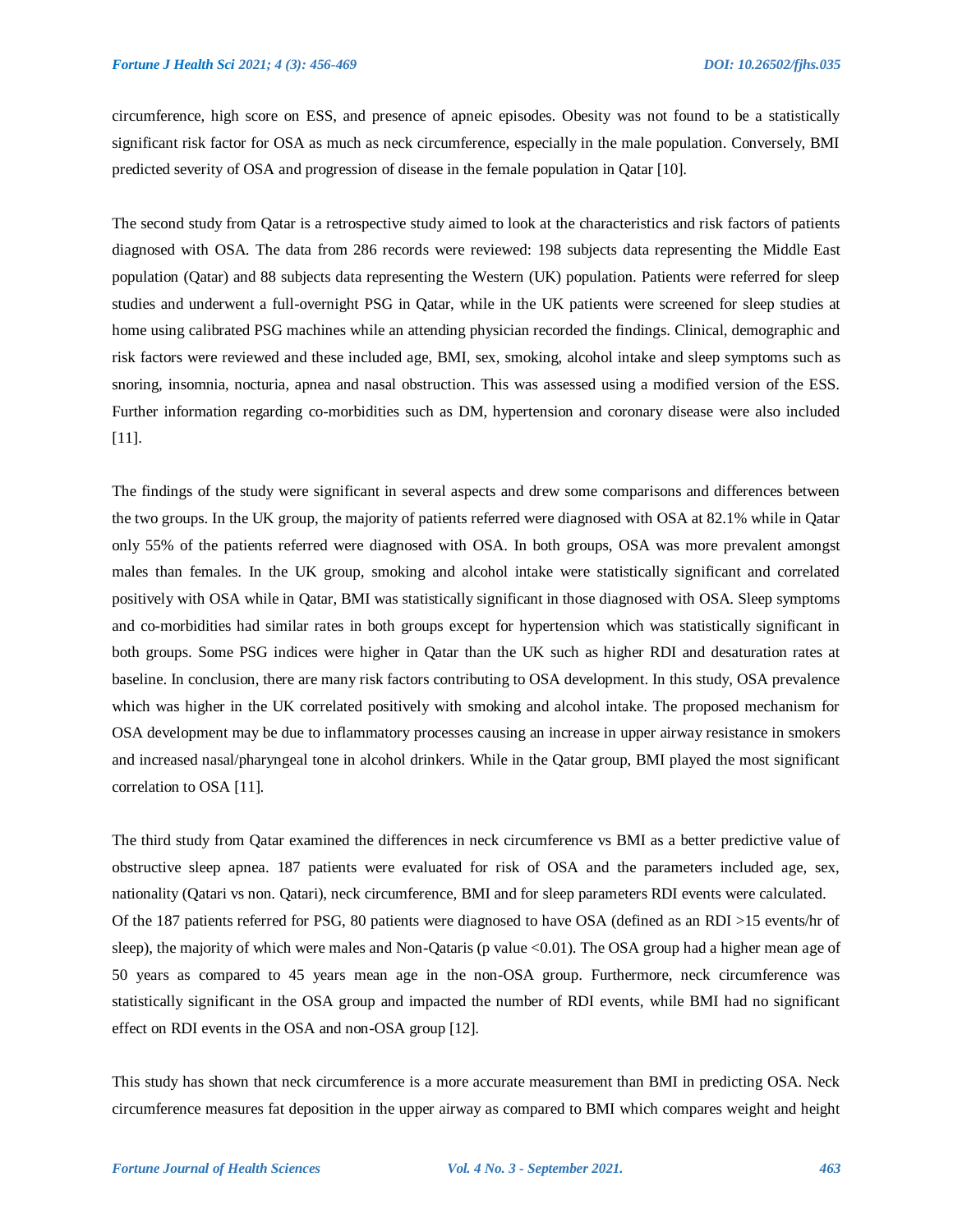ratios and is representative of central/overall obesity. Many previous studies have suggested fat deposition in the upper airway region is an important pathophysiologic factor causing OSA and objective assessment of upper airways such as upper airway examination, computerized tomography (CT) scans and magnetic resonance imaging (MRI)'s have demonstrated these findings of fat distribution in OSA patients [12].

Moreover, as established in previous studies, this study has shown a male predominance > females in OSA group and this can be attributed to a few differences. Firstly, women tend to have more fat distribution in the lower waist/hip region as compared to men. Secondly, hormonal differences in women may contribute to less upper airway collapsibility than men, however this needs to be investigated more. Finally, research has shown that women have increased pharyngeal muscle activity and less relaxed upper airway structure so the rate at which the upper airway collapses is significantly less as compared to men; which may explain the increased OSA rates amongst the male population [12].

#### **3.3 Saudi Arabia**

A cross sectional study conducted at a sleep center in the King Abdul-Aziz University Hospital (KAUH) between January 2012 to September 2017 aimed to assess the causal association between obesity, particularly BMI level, and the development of OSA and the severity of the illness. Demographic and clinical characteristic data was taken from records and the polysomnography report such as age, gender, height, weight, and associated laboratory markers including glycated hemoglobin level, lipid profile, oxygen saturation and the apnea-hypoapnea index. The study included a group of 803 patients who fit the inclusion criteria and were observed to have clinical signs and symptoms of OSA such as daytime sleepiness, excessive fatigue, snoring, and a higher than normal BMI who were then referred to the sleep center [13].

The results of this study found that the majority of patients referred to the sleep center were mostly diagnosed with OSA (74.8%). Of these patients diagnosed with OSA a few findings were observed. Firstly, there was a higher incidence of OSA in males (56.5%) than females. This was attributed to possible differences in structure of the upper airway as well as higher rates of snoring amongst males than females. Secondly, there was a strong correlation between obesity, obesity level and OSA in these patients. The findings showed an overall higher rate of OSA in obese patients (70.4%) vs. non-obese patients. In the study, it was also observed that those patients with obesity level III (50.1% of the patients enrolled in the study) had a higher AHI score and lower O2 resting saturation rate indicating severity of OSA. Lastly, those that were older were observed to have higher rates of severe OSA with a mean age of 45 years [13].

Based on the above findings, it was found that there is a strong association between obesity and OSA. This can be attributed to excessive fat deposition and accumulation in the upper airway and muscles leading to upper airway obstruction. BMI and neck circumference served as positive predictive values for indicators of obesity, with higher specificity seen for females with BMI and neck circumference for males, respectively. The apnea-hypoapnea index, a predictor for severe OSA was higher in the obese than non-obese patients and this was reflected on the findings in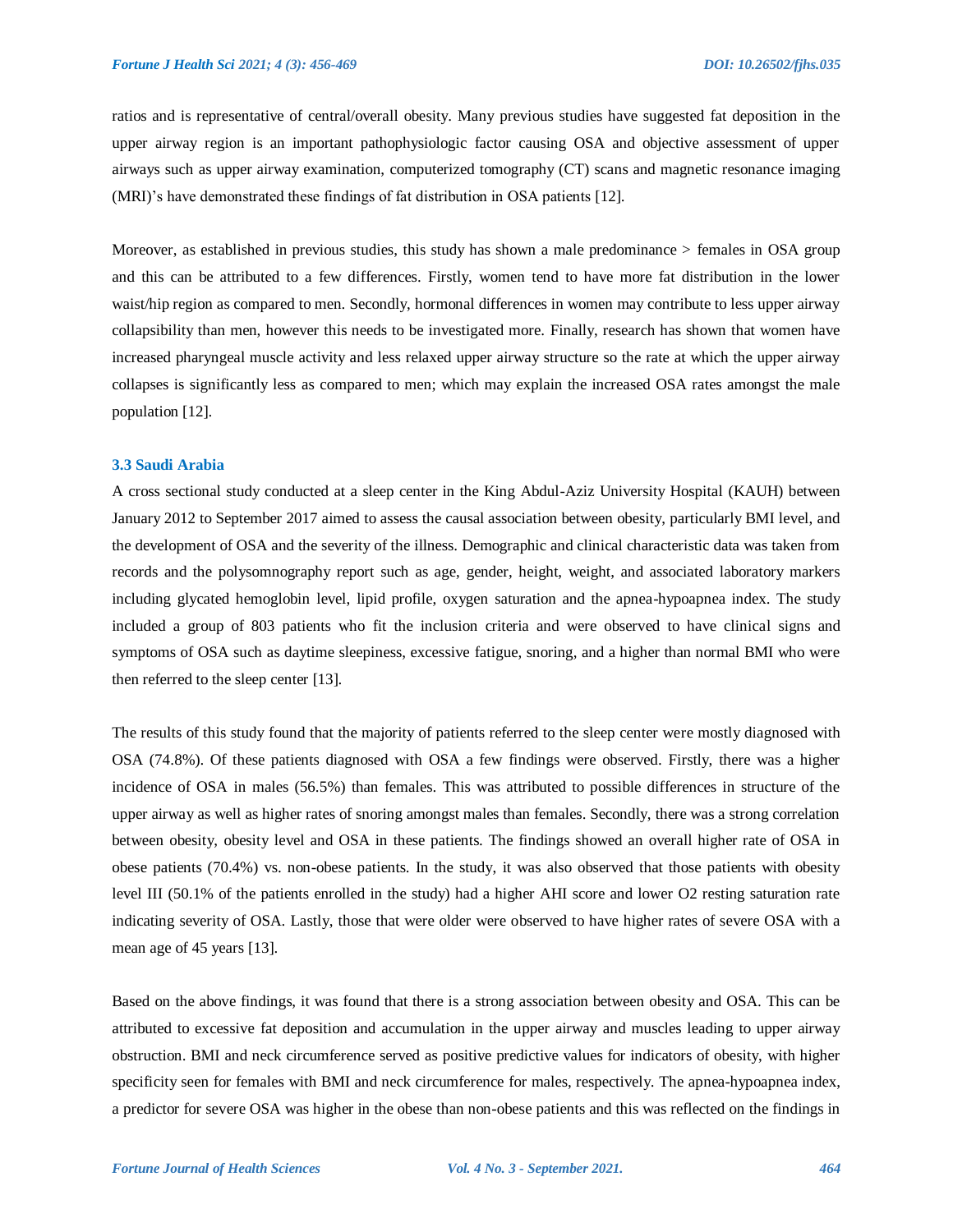the polysomnography report. A positive correlation can thus be inferred from these findings and indicate that patients with higher BMI levels had a greater AHI index and suffered from severe obstructive sleep apnea [13].

The second study from Saudi Arabia was a prospective, cross-sectional study aimed to screen the risk of sleep apnea among female and male adults. This study included 380 patients, 319 which were screened for sleep apnea using two validated questionnaire instruments: the Berlin Questionnaire and the Epworth Sleepiness Scale [14]. This study also aimed to identify independent but potentially inter-related variables that are risk factors for sleep apnea such as obesity, hypertension, diabetes mellitus, smoking, hypothyroidism, and hyperlipidemia [15].

The results of this study showed that the BQ tool and the ESS tool each showed a high prevalence of sleep apnea at 29.8% and 32%, respectively. Furthermore, of the above mentioned variables, only obesity and hypertension were found to be significantly correlated with OSA. This study concluded that the use of BQ and ESS can be used as screening tools for the risk assessment of patients for sleep apnea to allow for earlier diagnosis and treatment of OSA. It also identified important risk factors that if treated and managed appropriately can help lessen the severity of the symptoms associated with sleep apnea [15].

The third study from Saudi Arabia was a descriptive survey aimed to analyze the gender differences in a sample of Saudi OSA patients (191 women and 193 men). Clinical presentation including symptoms, BMI, and medical conditions as well as demographic data such as age and gender were obtained through personal interview using the Wisconsin Sleep Cohort Scale and the Epworth Sleepiness Scale. Patients suspected to have OSA and who met the inclusion criteria were later referred to the Sleep Disorders Centre where an overnight PSG confirmed the diagnosis of OSA [16].

The following findings were reported: 1) women were significantly older than men at age of diagnosis of OSA (mean peak age of 55 years for men, and 65 years for women) which was attributed to post-menopausal state in women, 2) women had higher BMI than men, 3) women had higher prevalence of co-morbid conditions such as insomnia, hypertension, hypothyroidism, cardiac disease, asthma and diabetes 4) women had higher BMI than men, 5) men experienced greater and more frequent episodes of apnea/hypoapnea, however this was mainly observed in non-REM (non-rapid eye movement) sleep. As compared to other ethnicities, OSA was more prevalent in Saudi women as compared to Caucasian women. Saudi women also had higher AHI than Caucasian women even though the age of presentation of OSA was the same and so was the BMI. Men on the other hand, had higher overall prevalence of OSA diagnosis in Saudi as compared to Saudi women but risk factors such as declining age, comorbid diseases, obesity, and gender-related differences in upper airway anatomy can contribute to almost similar OSA rates in women [16].

#### **3.4 United Arab Emirates**

A prospective one-year study conducted between September 2011 to March 2012 in Dubai Health Authority primary health care settings in Dubai, United Arab Emirates aimed to estimate the prevalence of obstructive sleep apnea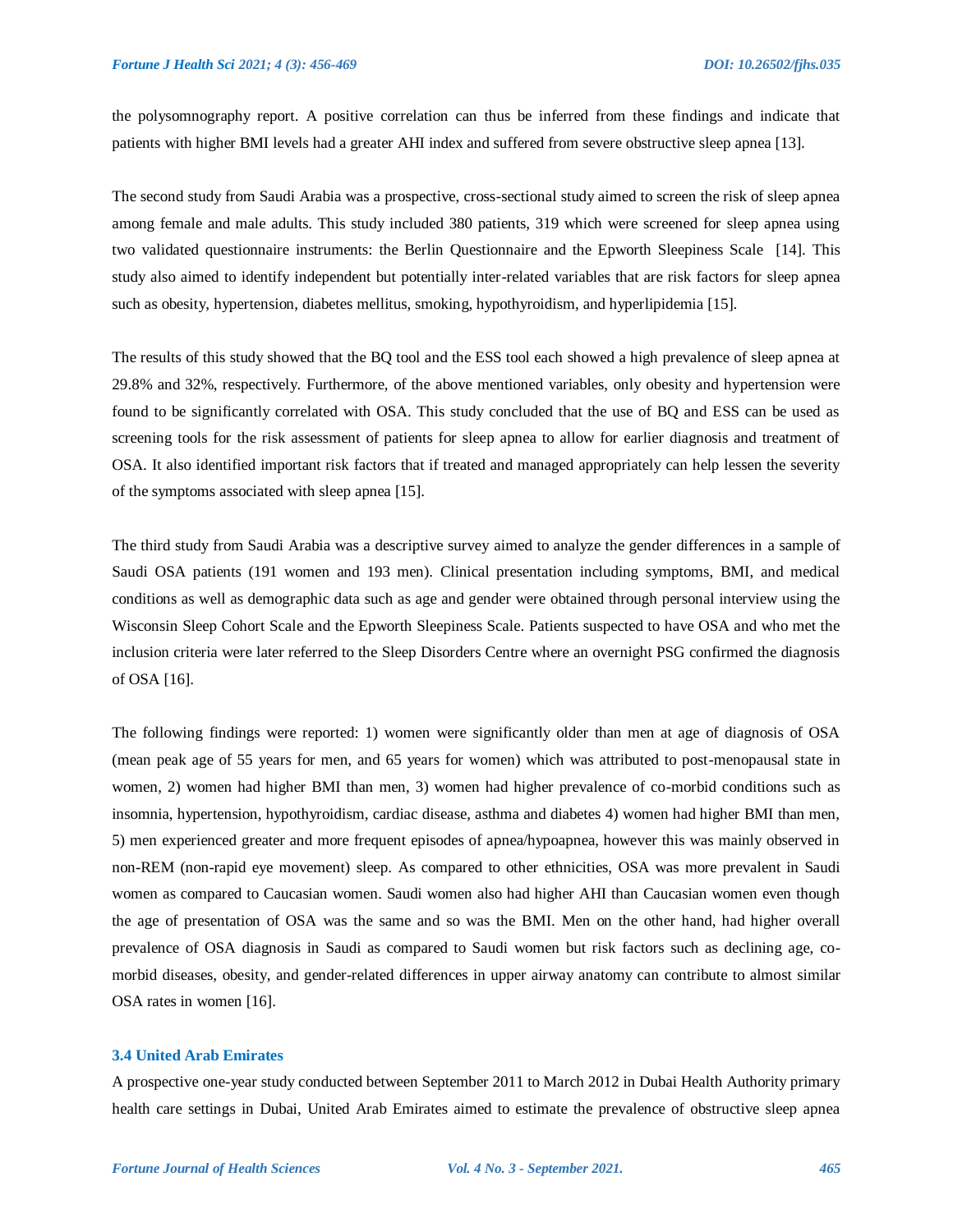amongst female and male patients aged 14 and older. The association between obesity and sleep apnea was also explored [17]. The Berlin Questionnaire was used as a screening tool to assess patients for risk of sleep apnea and then further subdivided into low and high-risk categories. A total of 1214 patients were included in this study and screened, with 254 participants meeting the criteria for high risk assessment scoring. Of these, 20.9% were classified as high risk and the rest were low risk. The findings of this study showed the following: high prevalence of OSA symptoms amongst males as compared to females, the mean age average of OSA symptoms for the high risk category was 39 years in females and 41 years for males and the highest prevalence for OSA was more apparent in older adults (above 50) than in younger adults. In addition, OSA was more prevalent in the participants with a higher BMI, especially those greater than >30 kg/m<sup>2</sup>, suggesting a strong correlation, while those who were classified as low risk for sleep apnea had BMI's  $\leq$ 30 kg/m<sup>2</sup> [17].

Obesity is very predominant in the UAE, ranking as the 18th most obese country in the world. This study showed that obesity plays an important role in the risk assessment of OSA and can co-exist to worsen OSA symptoms. Therefore, it is crucial to identify symptoms earlier using a validated screening tool such as the Berlin Questionnaire to assess which patients are at high or low risk and to appropriately manage them [17].

#### **4. Discussion**

This paper reviewed the literature related to OSA and obesity in Gulf countries. These studies highlight the relationship between the two diseases and are in concordance with global reports on the topic, associating obesity with OSA [2, 18]. Research has shown that obesity is an independent risk factor for OSA [19] in both children and adult populations [2]. This relationship is clearly outlined in the studies reviewed here, with gender differences reported in a few studies.

This review also explored the quality and quantity of sleep medical services in the Middle East, specifically in Saudi Arabia and UAE. It was noted that the facilities were limited, with only 7 centers in Saudi Arabia and 8 specialized sleep labs in UAE dedicated to the diagnosis and treatment of OSA [8].

As far as recommendations, patients with a high BMI ( $>$ 33 kg/m<sup>2</sup>) should be screened for sleep-related complaints and undergo evaluation for severe symptoms, particularly those related to OSA. By doing so, a healthy lifestyle can be implemented and provide a preventative strategy to decrease the morbidity associated with obesity in the development of severe OSA [20]. Furthermore, establishing sleep services is a dire need in the region, as it requires further development in order to accommodate the increasing number with sleeps related disorders [8]. Reports have shown that the current level of sleep related services and infrastructure is not comparable to those of developed nations [21]. Moreover, education efforts at the level of practitioners and awareness campaigns at the level of the general population are also recommended to increase the level of overall knowledge about sleep disorders and how and when to address them [8, 22]. Finally, this review highlights the lack of studies conducted on the pediatric population in the region, which is another aspect future researchers can probably help tackle.

In relation to the field of sleep medicine in general, there is a lack of established screening tools for patients with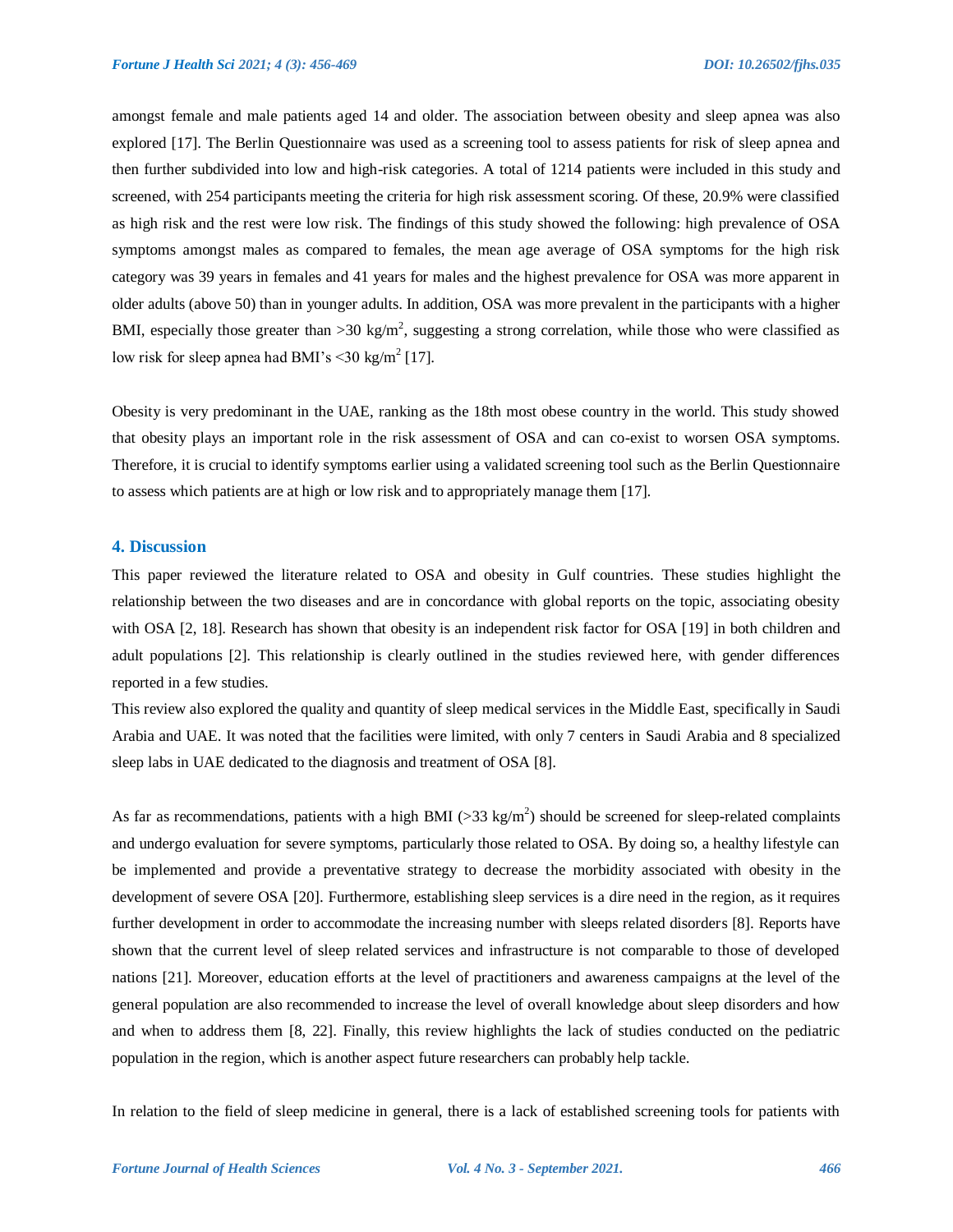OSA-related symptoms in the initial phase of disease detection. Although ESS and BQ are used to screen patients, there are no definitive tools that can assess patients or predict their risk for OSA severity prior to PSG diagnosis. A literature review conducted by the American Academy of Sleep Medicine task force reported that no tool currently fulfils their criteria for screening or assessment of OSA [23]. Additionally, there is no consensus on a BMI cut-off value for assessing OSA patients and decreasing rate of OSA complications. More research is needed to establish such a cut-off value and a validated definitive screening tool for OSA as there is a lack of evidence regarding the benefits vs the harm of OSA screening [24].

#### **5. Conclusion**

Thus, it can be concluded from this review that obesity is a rising epidemic in the Gulf region and there is a strong correlation to OSA, and the development of complications associated to this disease. The sleep medical services needed to diagnose and adequately treat these patients is lacking in equipment, beds, and qualified staff. This poses a huge problem because obesity increases the risk for obstructive sleep apnea and other chronic diseases and due to the lack of awareness of such a condition, many of these patients may be left undiagnosed with OSA increasing both health and financial burdens in these countries [8]. In all, advancing the field of sleep medicine in the Arab world in general and in the gulf region in specific requires the collaboration of efforts on several levels involving policy makers, health care practitioners, and the general population [8, 25].

#### **6. Acknowledgment:** None.

#### **7. Funding:** None.

## **8. Declarations of interest:** None.

#### **9. References**

- 1. Wickramasinghe H. *Obstructive Sleep Apnea (OSA)* (2020). https://emedicine.medscape.com/article/295807-overview
- 2. Dong Z, Xu X, Wang C, Cartledge S, Maddison R, Shariful Islam SM. Association of overweight and obesity with obstructive sleep apnoea: A systematic review and meta-analysis. *Obesity Medicine 17* (2020):100185.
- 3. Colten HR, Altevogt BM. *Sleep Disorders and Sleep Deprivation: An Unmet Public Health Problem*. (2006). https://doi.org/10.17226/11617
- 4. CDC. *Overweight & Obesity* (2021). https://www.cdc.gov/obesity/index.html
- 5. Adelizzi A. *Obesity and Obstructive Sleep Apnea* (2021). https://obesitymedicine.org/obesity-and-sleepapnea/
- 6. Gami AS, Caples SM, Somers VK. Obesity and obstructive sleep apnea. *Endocrinology and Metabolism Clinics of North America 32* (2003):869–894.
- 7. Romero-Corral A, Caples SM, Lopez-Jimenez F, Somers VK. Interactions between obesity and obstructive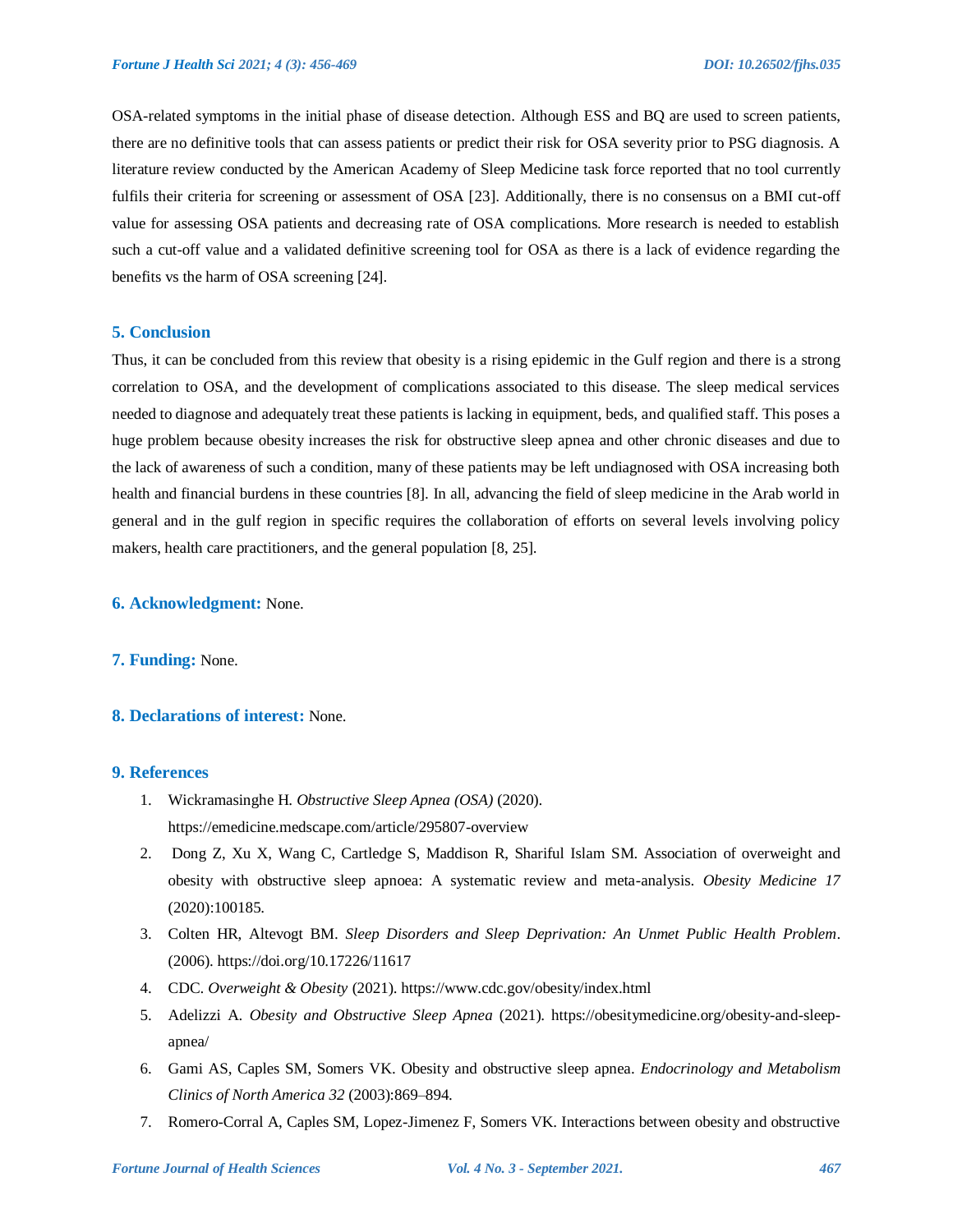sleep apnea: implications for treatment. *Chest 137* (2010):711–719.

- 8. Vats MG, Mahboub BH, Al Hariri H, Al Zaabi A, Vats D. Obesity and Sleep-Related Breathing Disorders in Middle East and UAE. *Canadian Respiratory Journal* (2016)*:*9673054.
- 9. Al-Abri M, Al-Hashmi K, Jaju D, Al-Rawas O, Al-Riyami B, Hassan M. Gender difference in relationship of apnoea/hypopnoea index with body mass index and age in the Omani population. *Sultan Qaboos University Medical Journal 11* (2011):363–368. https://pubmed.ncbi.nlm.nih.gov/22087378
- 10. Ibrahim AS, Almohammed AA, Allangawi MH, A Sattar HAA, Mobayed HS, Pannerselvam B, Philipose, MV. Predictors of obstructive sleep apnea in snorers. *Annals of Saudi Medicine 27* (2007):421–426.
- 11. Al Langawi MH, Ibrahim AS, Andrew C, Ghiassi R, Al Mohammed AA, Sattar HA. Obstructive Sleep Apnea Syndrome. *Qatar Medical Journal 2* (2011). https://doi.org/https://doi.org/10.5339/qmj.2011.2.11
- 12. Al Ansari A, Al-Saey H, Al-Sulaiti M, Ganesan S, Abdul Sattar H, Balamurugam P, Philipose MV. Body Mass Index (BMI) and Neck Circumference (NC) in Diagnosing Obstructive Sleep Apnea. *Qatar Medical Journal* 2007 (1) (2007). https://doi.org/https://doi.org/10.5339/qmj.2007.1.15
- 13. Alshehri KA, Bashamakh LF, Alshamrani HM, Alghamdi IO, Mahin BA, Alharbi AA, Alqulyti WM, Alshehri HZ, Alghamdi MT, Alhejaili FF. Pattern and severity of sleep apnea in a Saudi sleep center: The impact of obesity. *Journal of Family & Community Medicine 26* (2019):127–132.
- 14. Johns, M. *The Epworth Sleepiness Scale (ESS)* (2021). https://epworthsleepinessscale.com/
- 15. Ahmad AN, McLeod G, Al Zahrani N, Al Zahrani H. Screening for High Risk of Sleep Apnea in an Ambulatory Care Setting in Saudi Arabia. *International Journal of Environmental Research and Public Health* 16(3) (2019):459. https://doi.org/10.3390/ijerph16030459
- 16. Alotair H, BaHammam A. Gender differences in Saudi patients with obstructive sleep apnea. *Sleep and Breathing 12* (2008):323–329.
- 17. Mahboub B, Afzal S, Alhariri H, Alzaabi A, Vats M, Soans A. Prevalence of symptoms and risk of sleep apnea in Dubai, UAE. *International Journal of General Medicine 6* (2013):109–114.
- 18. Scott B, Johnson RF, Mitchell Md RB. Obstructive Sleep Apnea: Differences between Normal-Weight, Overweight, Obese, and Morbidly Obese Children. *Otolaryngology--Head and Neck Surgery: Official Journal of American Academy of Otolaryngology-Head and Neck Surgery 154* (2016):936–943.
- 19. Wali SO, Abalkhail B, Krayem A. Prevalence and risk factors of obstructive sleep apnea syndrome in a Saudi Arabian population. *Annals of Thoracic Medicine 12* (2017):88–94.
- 20. Özdilekcan Ç, Özdemir T, Türkkanı MH, Sur HY, Katoue MG. The association of body mass index values with severity and phenotype of sleep-disordered breathing. *Tuberkuloz ve Toraks 67* (2019):265–271.
- 21. Bahammam AS, Alsaeed M, Alahmari M, Albalawi I, Sharif MM. Sleep medicine services in Saudi Arabia: The 2013 national survey. *Annals of Thoracic Medicine 9* (2014):45–47.
- 22. BaHammam AS. Knowledge and attitude of primary health care physicians towards sleep disorders. *Saudi Medical Journal 21* (2000):1164–1167.
- 23. Gamaldo C, Buenaver L, Chernyshev O, Derose S, Mehra R, Vana K, Walia HK, Gonzalez V, Gurubhagavatula I, Medicine OS. A. A. T. T. F. of the A. A. of S. Evaluation of Clinical Tools to Screen and Assess for Obstructive Sleep Apnea. *Journal of Clinical Sleep Medicine: JCSM: Official Publication of*